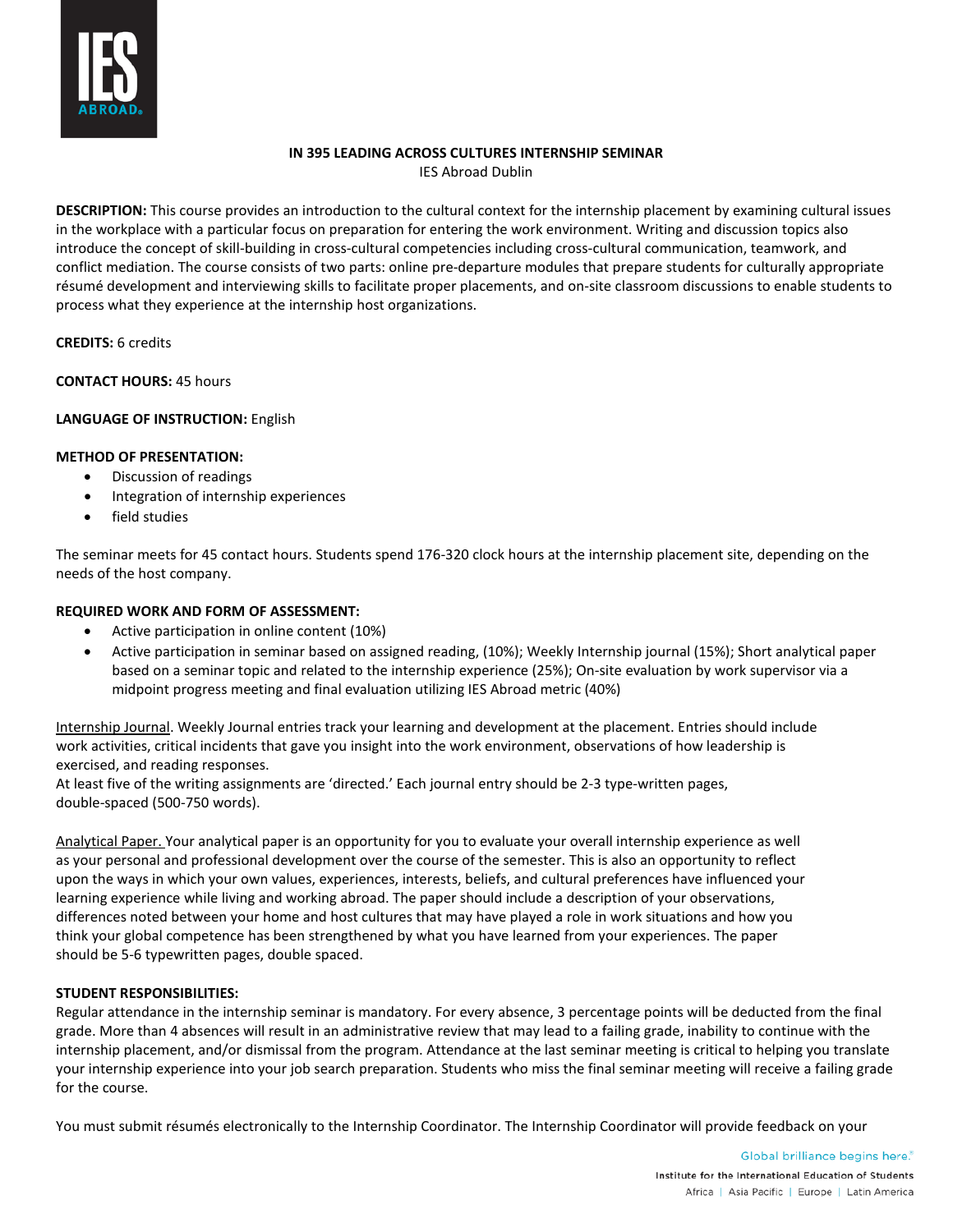

résumé and will also arrange for a practice Skype interview with IES staff. Once the résumé and interview coaching have been completed, the Internship Coordinator will match you with a possible host organization and arrange a Skype or telephone interview. When you and the host organization agree to the match, both parties sign an agreement detailing the project(s) to be completed. During the internship, you will have a supervisor on site at the host organization. You will submit weekly status reports to your supervisor and to the Internship Coordinator. The Internship Coordinator will check in with you regularly and should be contacted immediately if any issues arise at the placement site.

You are expected to report to work on time and to be professionally dressed every day you are scheduled to work. You may not ask employers to change your schedule or to leave work early unless prior permission is received from the IES Internship Coordinator. If you cannot report to work due to illness, you should notify your supervisor and the IES Internship Coordinator immediately. Unexcused absences, extended breaks or lunch hours and leaving the work site early are all causes for Administrative Review, as stipulated in IES Abroad Student Policies.

# **LEARNING OUTCOMES:**

By the end of the course students will be able to:

- Apply written and oral communication skills that are appropriate to the work environment.
- Demonstrate career search skills including preparing a résumé and cover letter, conducting Skype interviews, networking and using social media tools such as LinkedIn to create a professional network.
- Describe and analyze cultural differences in the workplace based on critical incidents.
- Demonstrate ability to analyze personal professional strengths and weaknesses.
- Demonstrate knowledge and skills required to work on cross-cultural teams.
- Synthesize the experiences of the internship placement in a revised résumé

| <b>Session</b>    | Content                                                                                                                                                                                                                                                                                                       | <b>Assignments</b>                                                                                                                                                                                                                                                                                                                                                                                                            |
|-------------------|---------------------------------------------------------------------------------------------------------------------------------------------------------------------------------------------------------------------------------------------------------------------------------------------------------------|-------------------------------------------------------------------------------------------------------------------------------------------------------------------------------------------------------------------------------------------------------------------------------------------------------------------------------------------------------------------------------------------------------------------------------|
| <b>Session 1:</b> | <b>Intro to Course Content &amp; Placement Process</b><br>(30 min, online predeparture) (Faculty) Introduction to<br>the course content and requirements; introduction to<br>the internship placement requirements and the<br>internship contract. The concept of reciprocity in the<br>internship placement. | Reading:<br>How to avoid being the ugly American when<br>doing business abroad. Case study by Andrew<br>Rosenbaum, Harvard Business School<br>Students should be provided with resources<br>$\bullet$<br>to learn about the local culture prior to<br>departure.<br>Directed Journal entry:<br>Describe your learning goals for the internship and<br>how you believe the experience may contribute to<br>your future career. |
| <b>Session 2:</b> | <b>Intro to Resume Writing</b><br>(30 min, online predeparture) (Internship Coordinator)<br>Introduction to résumé writing; international résumé<br>formats; review and feedback of students' résumés                                                                                                         | Reading:<br>Auzenne, M., & Horstman, M. (2005). Your<br>Résumé Stinks! Available:<br>http://www.manager-<br>tools.com/2005/10/your-résumé-stinks<br>Accessed: 30 October, 2012. (podcast).<br>Local résumé guidelines to be provided by IES<br>Center<br>Deliverable:                                                                                                                                                         |

# **CONTENT:**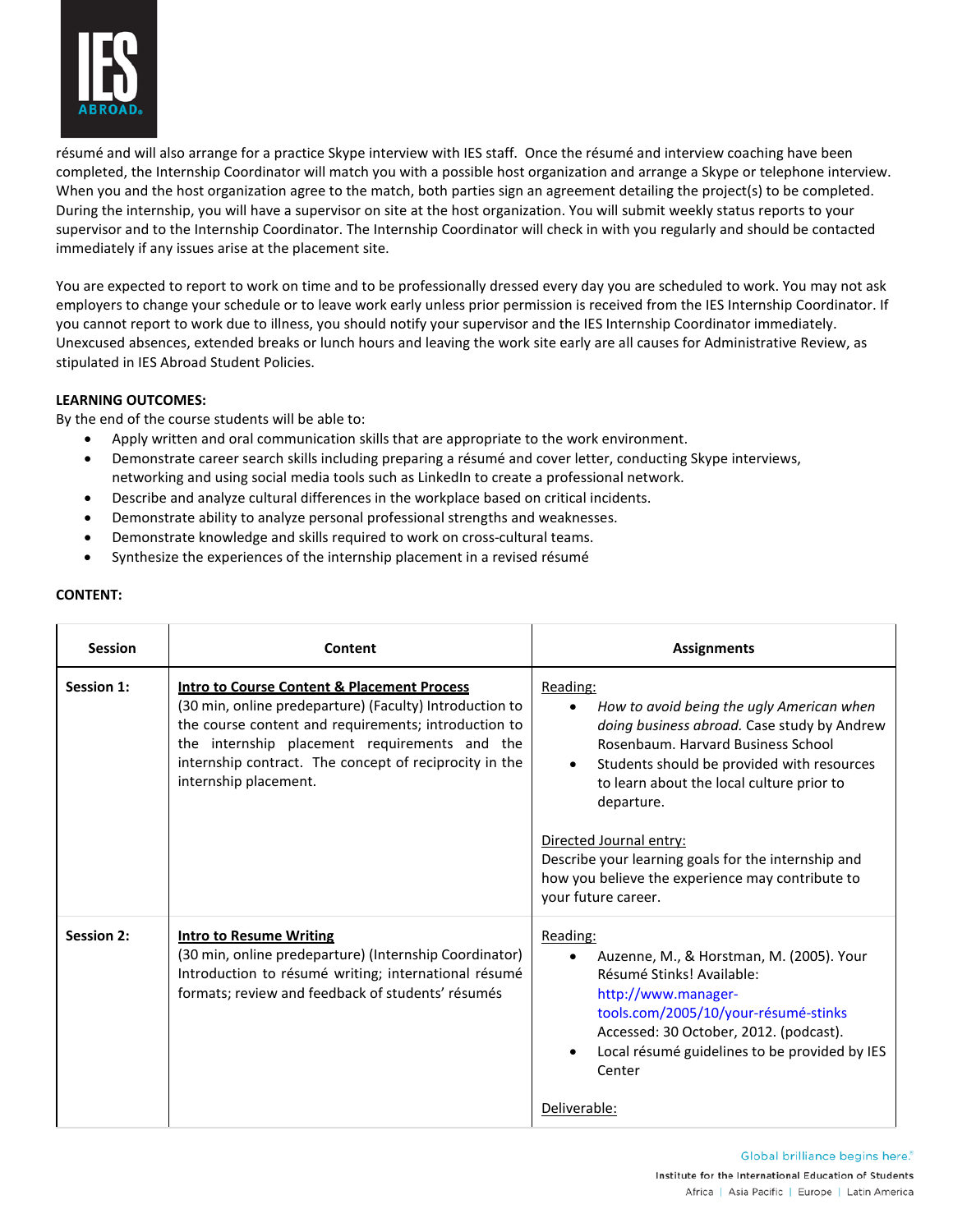

|                   |                                                                                                                                                                                                                                                                                                                                                                                                                                                                  | Students submit résumés for review and revise as<br>necessary.                                                                                                                                                                                                                                                                                                                                                                                                                                                                                                                                                                                                                                                                                                                                                                                  |
|-------------------|------------------------------------------------------------------------------------------------------------------------------------------------------------------------------------------------------------------------------------------------------------------------------------------------------------------------------------------------------------------------------------------------------------------------------------------------------------------|-------------------------------------------------------------------------------------------------------------------------------------------------------------------------------------------------------------------------------------------------------------------------------------------------------------------------------------------------------------------------------------------------------------------------------------------------------------------------------------------------------------------------------------------------------------------------------------------------------------------------------------------------------------------------------------------------------------------------------------------------------------------------------------------------------------------------------------------------|
| <b>Session 3:</b> | <b>Interview Coaching &amp; Placement Interviews</b><br>min,<br>online,<br>predeparture)<br>(Internship<br>(30)<br>Coordinator) Overview of preparing for an interview<br>including common interview questions and techniques<br>for online interviews; practice interviews with Center<br>staff; employer interviews in the host city. Professional<br>expectations in the host country (dress, punctuality,<br>office behavior, use of internet & technology). | Reading:<br>IES Internships Student Preparation Manual<br>$\bullet$<br>Local interviewing guidelines to be provided<br>by IES Center<br>Deliverable:<br>Students participate in practice interviews with IES<br>staff and then with potential host companies.                                                                                                                                                                                                                                                                                                                                                                                                                                                                                                                                                                                   |
| <b>Session 4:</b> | <b>Introduction to Cultural Analysis Toolkit</b><br>(60 min, online, pre-departure) (Faculty) Introduction<br>to the Cultural Analysis Toolkit; Communicating across<br>cultures: communication<br>styles<br>and<br>how to<br>effectively<br>with<br>communicate<br>supervisors;<br>introduction to networking and the role of social media<br>in developing a professional network.                                                                             | Reading:<br>Mendez, Deirdre (2013). Cultural Analysis<br>$\bullet$<br>Toolkit: Navigating International Business<br>Culture, The University of Texas at Austin<br>CIBER: 3-44<br>Early, P. Christopher and Mosakowski, Elaine<br>$\bullet$<br>(2004). Best Practice: Cultural Intelligence in<br>Harvard Business Review: 139-146<br>Faculty may provide additional readings<br>appropriate for the local environment.<br>Deliverable:<br>Take the Self-Test for each feature in the Cultural<br>Analysis Toolkit and chart your own cultural profile on<br>page 30 of the Toolkit. Be ready to discuss your own<br>profile and cultural biases in On-site Session 6. In<br>particular, be ready to describe your own<br>communication style and what you can do to adapt to<br>the communication style of your supervisor and host<br>culture. |
| <b>Session 5:</b> | <b>Case Discussion</b><br>(2.5 hours, online predeparture) (Faculty) Case<br>discussion about the local impact of the recent<br>worldwide economic crisis, the interactions between<br>the national economy and the labor market and their<br>combined impact on job opportunities, workplace<br>demographics, and internship placements. In addition,<br>an overview of relevant factors for working and living<br>in the internship destination.               | Deliverable:<br>Be ready to discuss your internship destination's<br>economic challenges in On-site Session 6.                                                                                                                                                                                                                                                                                                                                                                                                                                                                                                                                                                                                                                                                                                                                  |
| Session 6:        | <b>Introduction to the Local Environment</b><br>(2.5 hours on-site) (Faculty) On-site introduction to the<br>local environment. Review of Online Sessions 4 and 5,<br>seminar and internship expectations. Discussion about<br>unique features of the local population.                                                                                                                                                                                          | Reading:<br>Readings will vary from location to location. Centers<br>will add readings on current local cultural, political,<br>social, work-place issues appropriate for the local<br>environment.                                                                                                                                                                                                                                                                                                                                                                                                                                                                                                                                                                                                                                             |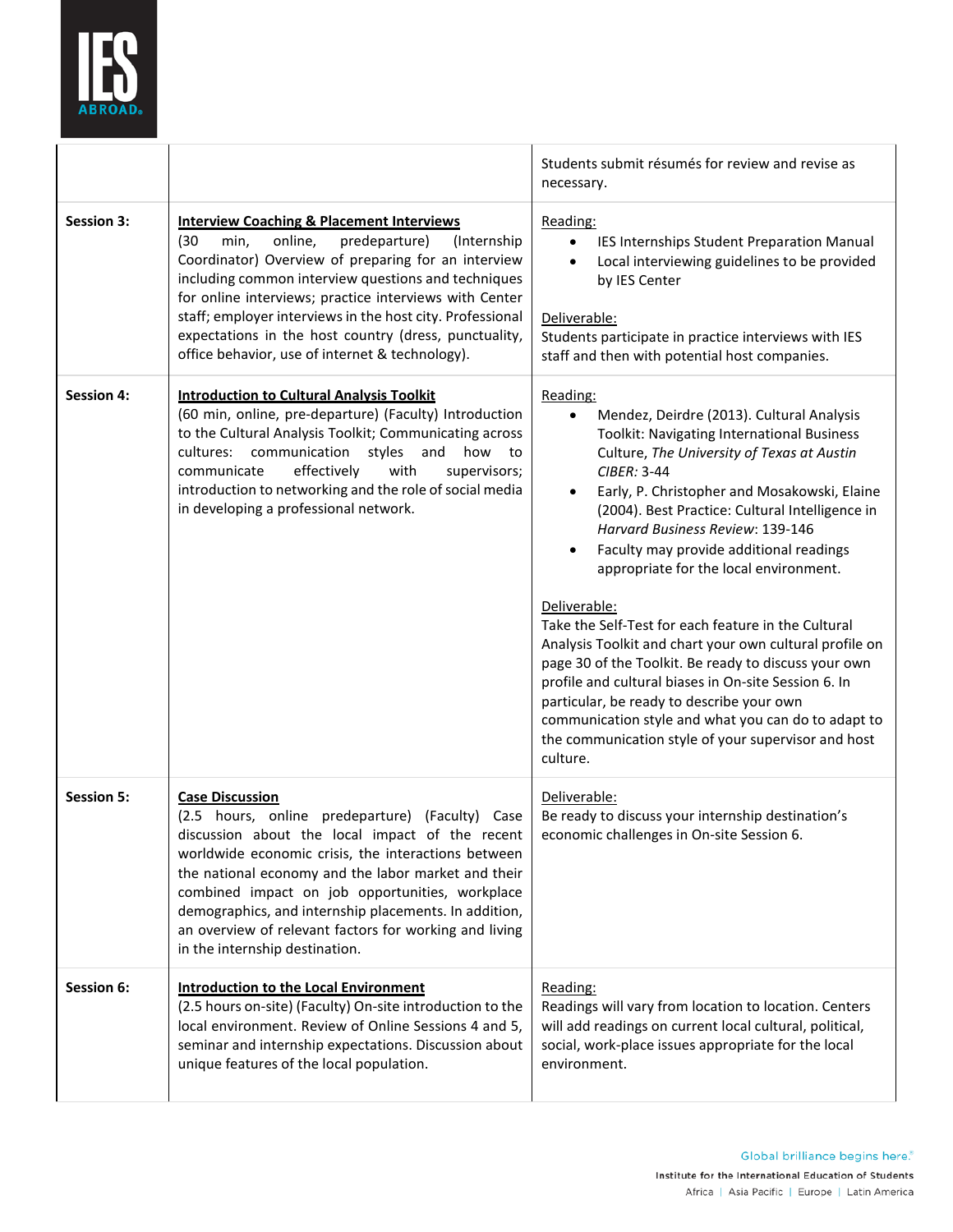

|                   | Review of Online Sessions 4 & 5: Small group<br>discussions on interns' cultural biases before general<br>class discussion on culture. Groups should include a<br>mix of 3-Credit and 6-Credit students. Class discussion<br>on current local economic profile, challenges and<br>impact on internship placements. Discussion of interns'<br>previous internship experiences and challenges, and<br>general expectations regarding summer internships<br>and internship location.                | (For example, for Ireland, readings from Are the Irish<br>Different? a book which explores different unique<br>features of Irish cultural identity (including changing<br>cultural identity)                                                                                                                                                                                                                                                                                                                                                                                                                                                                                                                                                                             |
|-------------------|--------------------------------------------------------------------------------------------------------------------------------------------------------------------------------------------------------------------------------------------------------------------------------------------------------------------------------------------------------------------------------------------------------------------------------------------------------------------------------------------------|--------------------------------------------------------------------------------------------------------------------------------------------------------------------------------------------------------------------------------------------------------------------------------------------------------------------------------------------------------------------------------------------------------------------------------------------------------------------------------------------------------------------------------------------------------------------------------------------------------------------------------------------------------------------------------------------------------------------------------------------------------------------------|
| <b>Session 7:</b> | <b>History, Politics and Economy of the Host City</b><br>(2.5 hours on-site) (Faculty)                                                                                                                                                                                                                                                                                                                                                                                                           | Readings will vary from location to location.<br>Centers will add readings on current local<br>cultural, political, social, work-place issues<br>appropriate for the local environment.                                                                                                                                                                                                                                                                                                                                                                                                                                                                                                                                                                                  |
| <b>Session 8:</b> | <b>Cultural Assessment Toolkit</b><br>(2.5 hours on-site) (Faculty) Learn how to identify<br>cultural features without falling into the trap of<br>stereotyping. Understand the impact of stereotypes<br>and cultural differences on judgment and decision<br>making. Groups created in first on-site Session re-form<br>for group and class discussions - including ongoing<br>Cultural Analysis Project.                                                                                       | Reading:<br>A case study relevant to the local<br>environment is recommended.<br>Readings on current local cultural, political,<br>$\bullet$<br>social, work-place issues.<br>Deliverable:<br>Each group will be given a joint task to culturally<br>analyze their workplaces and their internship city and<br>other locations they visit during the summer - groups<br>will report back in the subsequent shared 3-Credit and<br>6-Credit Session on Lessons Learned. You should keep<br>in mind that your experiences in a given internship<br>may not necessarily be indicative of the national<br>culture.<br>In some Centers, groups will be paired with groups in<br>other internship locations to participate in a cross-<br>center cultural analysis assignment. |
| <b>Session 9:</b> | Observe & Understand Different Job Contexts Part I<br>(2.5 hours on-site, site visit) (Internship Coordinator &<br>Faculty) Visit a local work site to observe different job<br>contexts. Discuss similarities and differences in your<br>own work place and those of your classmates.                                                                                                                                                                                                           |                                                                                                                                                                                                                                                                                                                                                                                                                                                                                                                                                                                                                                                                                                                                                                          |
| Session 10:       | <b>Stereotypes and Cultural Differences</b><br>(2.5 hours on-site) (Faculty) Discuss the observations<br>you have made at your internship workplace using the<br>Cultural Assessment Toolkit as a framework. What<br>have you learned from observation, conversation,<br>written materials and/or meetings? What are your own<br>preferences and what challenges do you face in this<br>new environment? What strategies are you using to<br>achieve your goals? Groups created in first on-site | Reading:<br>Readings on current local cultural, political,<br>social, work-place issues.                                                                                                                                                                                                                                                                                                                                                                                                                                                                                                                                                                                                                                                                                 |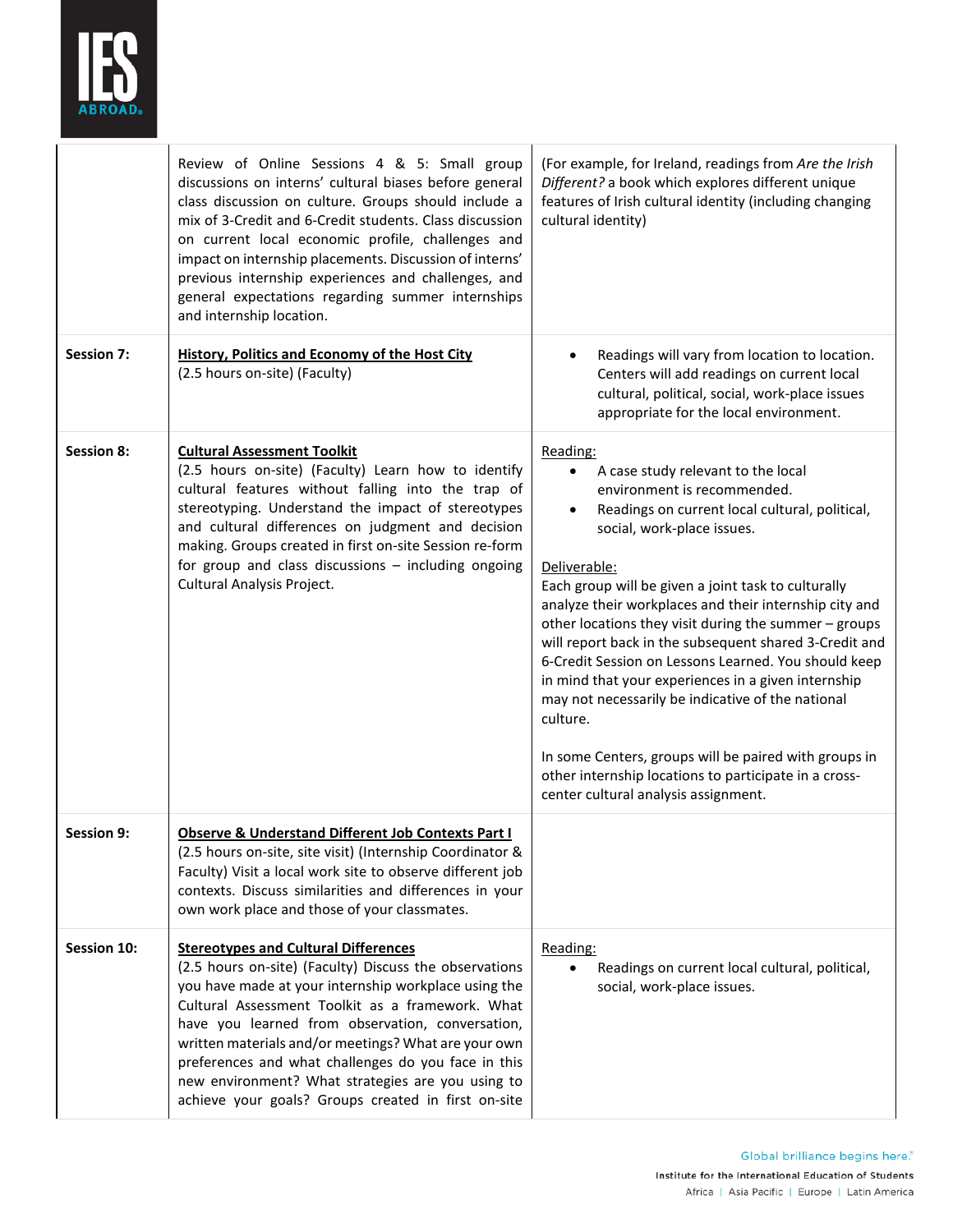

|                    | Session re-form for group and class discussions -<br>including ongoing Cultural Analysis Project.                                                                                                                                                                                                                                                                                                                                                                                                                                                                                                               |                                                                                                                                                                                                                                                                                                                                                                                                                                                                                                                                                                                                                                                                                                                                                                                                                                                                                                                                                                                                                                                                            |
|--------------------|-----------------------------------------------------------------------------------------------------------------------------------------------------------------------------------------------------------------------------------------------------------------------------------------------------------------------------------------------------------------------------------------------------------------------------------------------------------------------------------------------------------------------------------------------------------------------------------------------------------------|----------------------------------------------------------------------------------------------------------------------------------------------------------------------------------------------------------------------------------------------------------------------------------------------------------------------------------------------------------------------------------------------------------------------------------------------------------------------------------------------------------------------------------------------------------------------------------------------------------------------------------------------------------------------------------------------------------------------------------------------------------------------------------------------------------------------------------------------------------------------------------------------------------------------------------------------------------------------------------------------------------------------------------------------------------------------------|
| Session 11:        | <b>Teamwork</b><br>(2.5 hours on-site) (Faculty) Teamwork: the impact of<br>cultural values and beliefs, including leadership styles,<br>on creating a successful team.                                                                                                                                                                                                                                                                                                                                                                                                                                         | Reading:<br>Readings on local expectations of team members,<br>approaches to group work and successful strategies<br>for participating in work teams.                                                                                                                                                                                                                                                                                                                                                                                                                                                                                                                                                                                                                                                                                                                                                                                                                                                                                                                      |
| Session 12:        | <b>Networking</b><br>(2.5 hours on-site) (Internship Coordinator & Faculty)<br>Following up from the introduction presented in<br>Session 4, learn more about how professionals develop<br>their network in the local environment. Learn the role<br>of social media, personal contacts and professional<br>organizations in one's network.<br>Develop<br>an<br>understanding of how<br>networking influences<br>employment opportunities and career development.<br>Practice introducing yourself or others in a culturally<br>appropriate manner in preparation to attend a<br>professional networking event. | Readings: (Re-introduce readings on Networking for<br>Online Session 4 - see below - and/or new readings<br>and location-specific materials)<br>Auzenne, M., & Horstman, M. (2006).<br>Building a Network. Available:<br>http://www.manager-<br>tools.com/2006/05/building-a-network<br>Accessed: 30 October, 2012. (podcast).<br>Coombs, Ariella. (May 2014). The Jimmy<br>$\bullet$<br>Fallon Effect: 10 Qualities Of Great<br>Networkers,<br>http://www.careerealism.com/networkers-<br>qualities-jimmy-<br>fallon/#KOyUIDOZ6tbUwvKr.99<br>Cross, Rob and Thomas, Robert (2011).<br>Managing Yourself: A Smarter Way to<br>Network, Rob Cross and Robert Thomas (HBR<br>July-August 2011) Available:<br>http://hbr.org/2011/07/managing-yourself-<br>a-smarter-way-to-network<br>Harris, Lisa and Rae, Alan. (2011). Building a<br>personal brand through social networking.<br>Journal of Business Strategy. Vol 32, No 5. pp.<br>$14-21.$<br>Inkson, Kerr. (2007). Careers as relationships.<br>Understanding careers: The metaphors of<br>working lives. pp. 177-197 |
| Session 13:        | <b>Attending/Reporting on a Professional Networking</b><br><b>Event</b><br>(2.5 hours on-site) (Internship Coordinator & Faculty)<br>Based on local guidance, interns identify, attend and<br>report back on relevant networking events where you<br>will have the opportunity to meet local professionals<br>and/or students with similar backgrounds and<br>interests. Use this event to further develop your own<br>international professional network.                                                                                                                                                      | Directed Journal Entry:<br>Describe the event you attended, the people you met,<br>and what you learned about the local business<br>community or industry.                                                                                                                                                                                                                                                                                                                                                                                                                                                                                                                                                                                                                                                                                                                                                                                                                                                                                                                 |
| <b>Session 14:</b> | <b>Global Leadership Competencies</b><br>(2.5 hours on-site) (Faculty) Global Leadership<br>Competencies: Examine the research on competencies                                                                                                                                                                                                                                                                                                                                                                                                                                                                  | Reading:<br>Coghill and Beery International, 2010.<br>Meeting the Challenge of Global Leadership.                                                                                                                                                                                                                                                                                                                                                                                                                                                                                                                                                                                                                                                                                                                                                                                                                                                                                                                                                                          |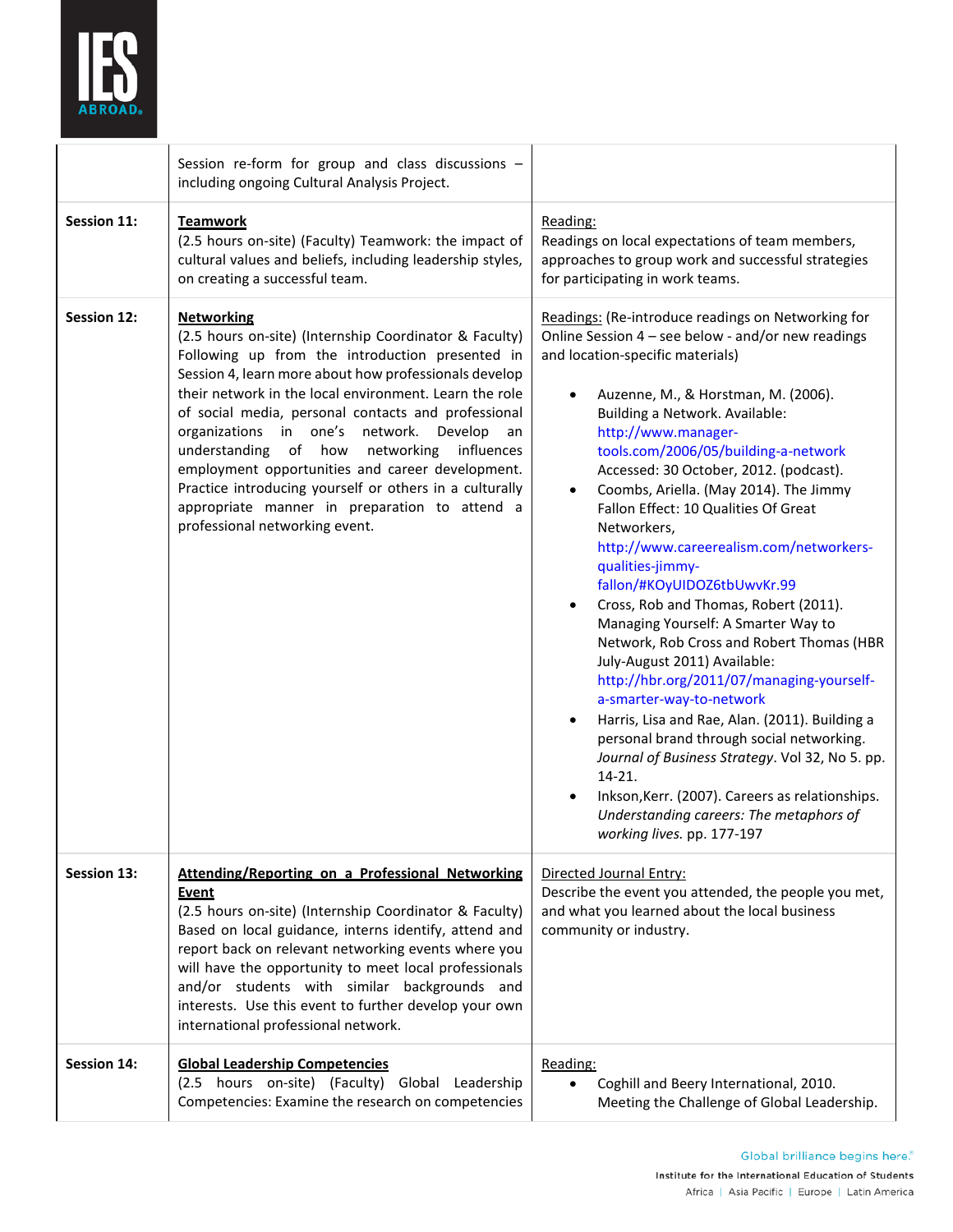

|                    | needed to lead in a global environment. Deepen your<br>understanding of leadership challenges in the<br>workplace including cognitive complexity, managing<br>diversity, openness, influencing with integrity and<br>'asserting with respect.'                                                                                                                                                                                                                                                  | Relevant, current reading on global<br>leadership competencies and challenges                                                                                                                                                                                                                                                                                                                                                                                                                                                                                                                                                                                                                                                                                                                                                                                               |
|--------------------|-------------------------------------------------------------------------------------------------------------------------------------------------------------------------------------------------------------------------------------------------------------------------------------------------------------------------------------------------------------------------------------------------------------------------------------------------------------------------------------------------|-----------------------------------------------------------------------------------------------------------------------------------------------------------------------------------------------------------------------------------------------------------------------------------------------------------------------------------------------------------------------------------------------------------------------------------------------------------------------------------------------------------------------------------------------------------------------------------------------------------------------------------------------------------------------------------------------------------------------------------------------------------------------------------------------------------------------------------------------------------------------------|
| <b>Session 15:</b> | <b>Ethics, Conflict Negotiation &amp; Mediation</b><br>(2.5 hours on-site) Ethics as an absolute and a cultural<br>construct: identifying ethical positions that are<br>common across cultures and culture-specific views on<br>ethical challenges with a focus on those occurring in<br>the workplace. Conflict negotiation and mediation in<br>the local cultural environment: role play of mediating a<br>conflict at the workplace, using appropriate<br>communication style and influence. | Reading:<br>Rupal, J. (2008), Importance of Ethics in<br>Business, Atharva Institute of Management<br>Studies. Mumbai. Available:<br>http://ezinearticles.com/?Importance-of-<br>Ethics-in- Business&id=1212419 Accessed:<br>October 26, 2012.<br>Lewicki, Roy J., Saunders, David M. & Barry,<br>Bruce (2009), Negotiation: Readings, Exercises<br>& Cases, Chapter 5: Negotiation Across<br>Cultures. McGraw-Hill/Irwin; 6 edition (Faculty<br>may consider substituting Kinicki & Fugate,<br>Organizational Behavior, Chapter 10)<br>Additional readings to be provided by Centers<br>٠<br>regarding culturally appropriate conflict<br>negotiation in the local environment.<br>Directed Journal entry:<br>Describe an ethical challenge you have observed in<br>your internship and differences in the way your home<br>and host culture might perceive the situation. |
| Session 16:        | <b>International Careers &amp; Local Job Opportunities</b><br>(2.5 hours on-site) (Internship Coordinator & Faculty)<br>Learn about opportunities to internationalize your<br>career, including resources available to job seekers in<br>the local environment.                                                                                                                                                                                                                                 | Readings on current local cultural, political,<br>٠<br>social, work-place issues.                                                                                                                                                                                                                                                                                                                                                                                                                                                                                                                                                                                                                                                                                                                                                                                           |
| Session 17:        | <b>Motivation &amp; Engagement</b><br>(2.5 hours on-site) (Faculty) Organizational Behavior<br>supplies proven methods of how to motivate<br>employees. Learn the "what and why" of motivation;<br>content and process theories of motivation; and how<br>to motivate employees through job design.                                                                                                                                                                                             | Reading:<br>Kinicki & Fugate, Chapter 5<br>Directed journal entry:<br>Write a journal entry describing the extent to which<br>you have used job crafting in your internship thus far.<br>How can you proactively change tasks, relationships<br>and cognitions at your worksite to achieve the goals<br>you have set for your internship experience?                                                                                                                                                                                                                                                                                                                                                                                                                                                                                                                        |
| Session 18:        | <b>Lessons Learned: Student Presentations</b><br>(2.5 hours on-site) (Internship Coordinator & Faculty)<br>Students present their "lessons learned" from their<br>internship experiences. This may be based on the<br>analytical paper due at the end of the course and/or<br>the Cultural Analysis Toolkit materials.                                                                                                                                                                          | Deliverable:<br>Final analytical paper due                                                                                                                                                                                                                                                                                                                                                                                                                                                                                                                                                                                                                                                                                                                                                                                                                                  |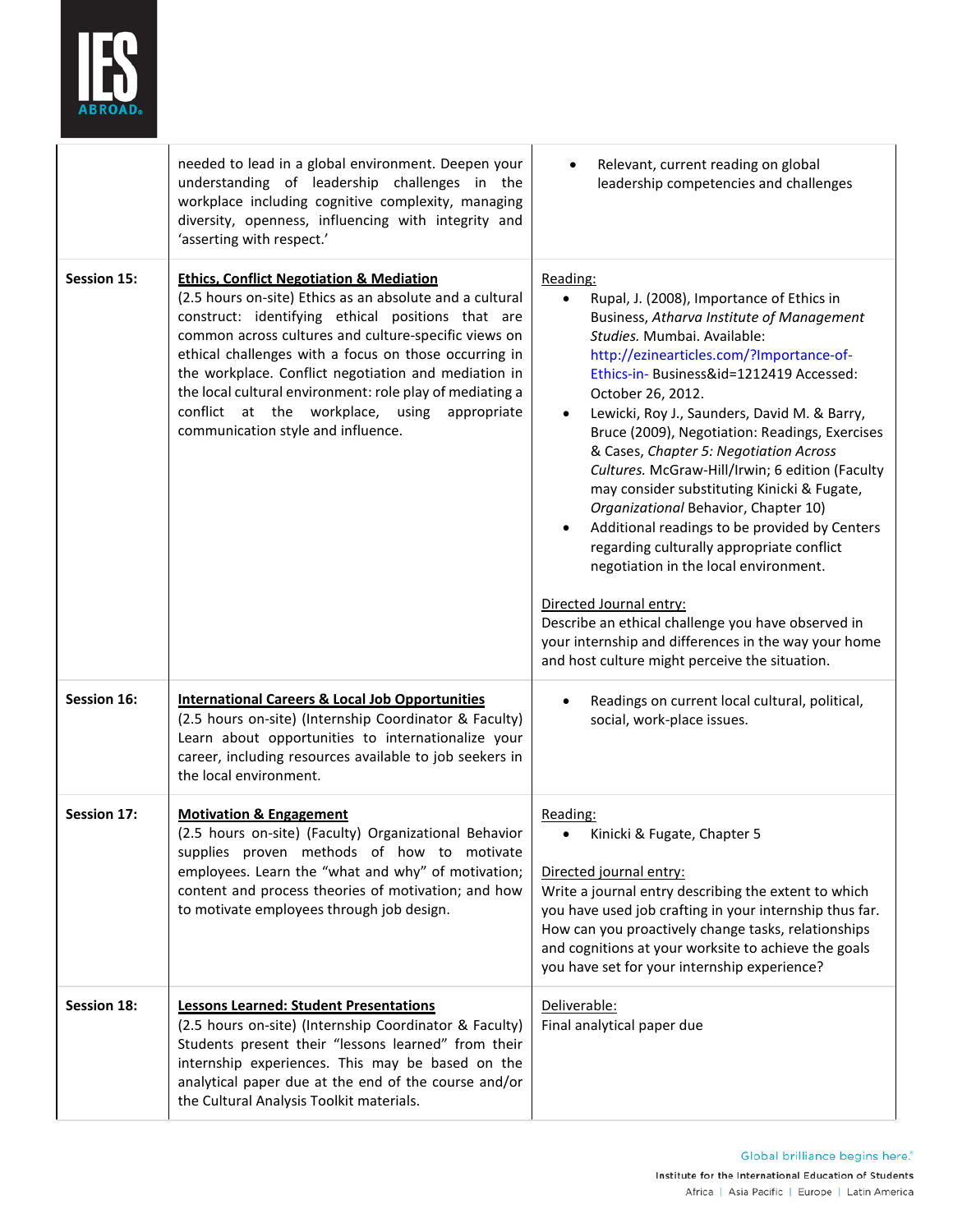

| Session 19: | Observe & Understand Different Job Contexts Part I<br>(2.5 hours on-site, site visit) (Internship Coordinator &<br>Faculty) Visit a local work site to observe different job<br>contexts. Discuss similarities and differences in your<br>own work place and those of your classmates. |                                                                                                                                                                                                                                                                                                                                                                                                                                                               |
|-------------|----------------------------------------------------------------------------------------------------------------------------------------------------------------------------------------------------------------------------------------------------------------------------------------|---------------------------------------------------------------------------------------------------------------------------------------------------------------------------------------------------------------------------------------------------------------------------------------------------------------------------------------------------------------------------------------------------------------------------------------------------------------|
| Session 20: | Incorporate Your Internship into Your Career Search<br>(2.5 hours on-site) (Internship Coordinator & Faculty)<br>Workshop on incorporating your internship experience<br>into your résumé and describing it in a job application<br>and during an interview.                           | Directed Journal Entry:<br>What do you think are the three main new skills you<br>have acquired from your internship? Think critically.<br>These may be hard skills such as learning how to use<br>social media for an organization or they may be "soft<br>skills" such as working with people from different<br>cultures.<br>Deliverable:<br>Students submit revised résumés and practice<br>discussing their internships with IES staff and<br>classmates. |
| Session 21: | <b>Wrap Up</b>                                                                                                                                                                                                                                                                         |                                                                                                                                                                                                                                                                                                                                                                                                                                                               |

#### **REQUIRED READINGS:**

- Auzenne, M., & Horstman, M. Your Résumé Stinks! Available: http://www.managertools.com/2005/10/your-résumé-stinks Accessed: 30 October, 2012. (podcast). 2005.
- Auzenne, M., & Horstman, M. Building a Network. Available: http://www.managertools.com/2006/05/building-a-network Accessed: 30 October, 2012. (podcast). 2006.
- Coghill and Beery International, 2010. Meeting the Challenge of Global Leadership. Coombs, Ariella. (May 2014). The Jimmy Fallon Effect: 10 Qualities Of Great Networkers,
- [http://www.careerealism.com/networkers-qualities-jimmy-](http://www.careerealism.com/networkers-qualities-jimmy-fallon/#KOyUIDOZ6tbUwvKr.99) [fallon/#KOyUIDOZ6tbUwvKr.99](http://www.careerealism.com/networkers-qualities-jimmy-fallon/#KOyUIDOZ6tbUwvKr.99)
- Cross, Rob and Thomas, Robert. Managing Yourself: A Smarter Way to Network, Rob Cross and Robert Thomas (HBR July-August 2011) Available[: http://hbr.org/2011/07/managing-yourself-a-smarter-way-to-network](http://hbr.org/2011/07/managing-yourself-a-smarter-way-to-network)
- Early, P. Christopher and Elaine Mosakowski. Best Practice: Cultural Intelligence in Harvard Business Review: 139-146, 2004.
- Harris, Lisa and Rae, Alan. (2011). Building a personal brand through social networking. *Journal of Business Strategy*. Vol 32, No 5. pp. 14-21.
- Inkson, Kerr. (2014). Chapter Nine: Careers as relationships: Understanding Careers: The Metaphors of Working Lives*.*
- Kinicki, A. & Fugate, M. (2015). Organizational Behavior: A Practical, Problem-Solving Approach (1<sup>st</sup> edition). Boston, MA: McGraw-Hill
- Lewicki, Roy J., Saunders, David M. & Barry, Bruce. Negotiation: Readings, Exercises & Cases, Chapter 5: Negotiation Across Cultures. McGraw-Hill/Irwin; 6 edition, 2009.
- Mendez, Deirdre. Cultural Analysis Toolkit: Navigating International Business Culture, The University of Texas at Austin CIBER: 3-44. 2013.
- Rosenbaum, Andrew. How to avoid being the ugly American when doing business abroad. Harvard Business School.
- Rupal, J. Importance of Ethics in Business, Atharva Institute of Management Studies. Mumbai, 2008. Available: <http://ezinearticles.com/?Importance-of-Ethics-in-> Business&id=1212419 Accessed: October 26, 2012.
- Schneider, Susan C. & Barsoux, Jean- Louis. Culture and organization. In Managing Across Cultures: 77-91. Harlow: Prentice Hall Europe, 2002.